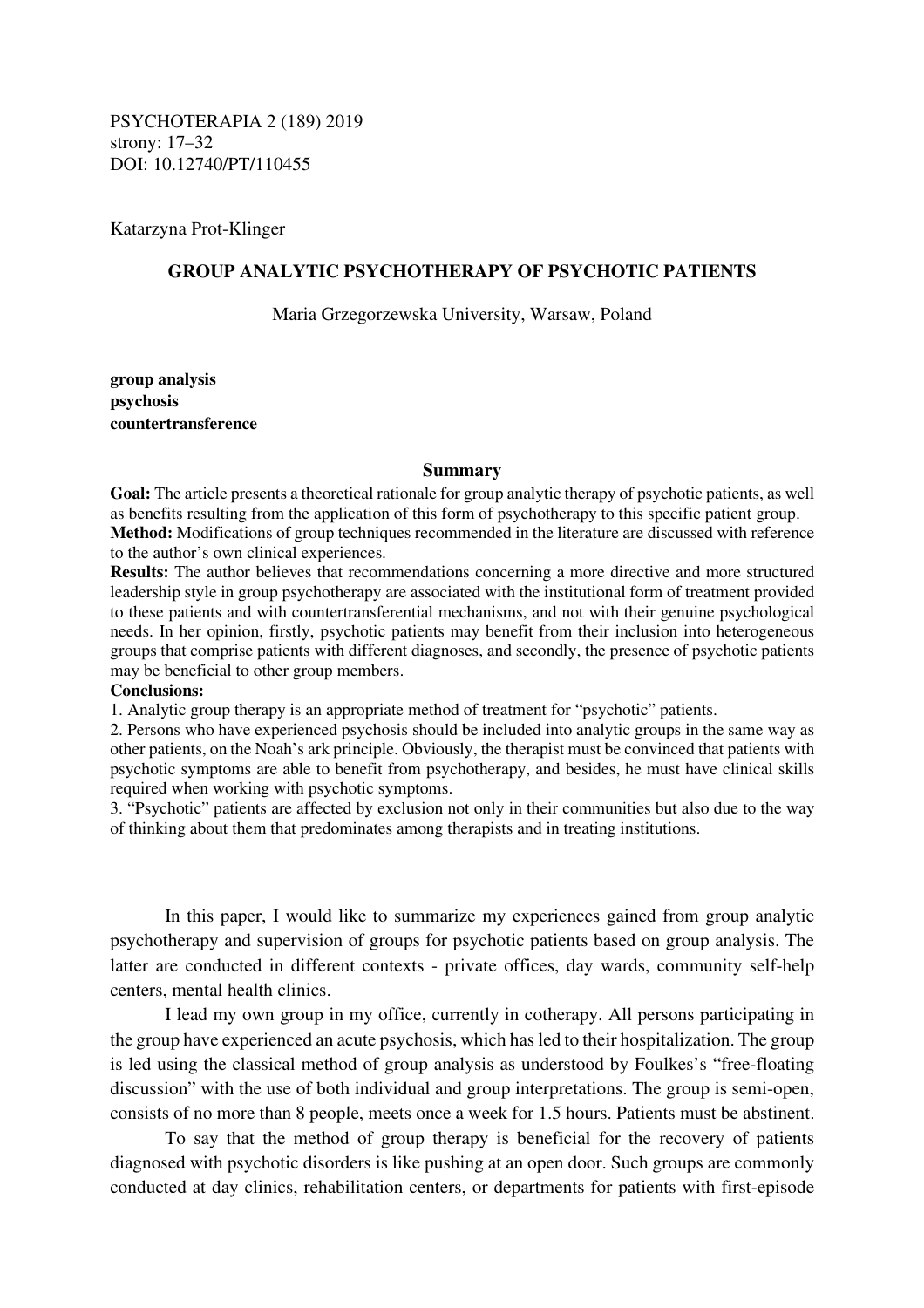psychosis. The groups are often psychoeducational in nature, being designed to teach patients how to better cope with their symptoms. A question arises whether a group of this type can be regarded as psychotherapeutic, i.e. whether psychoeducation is equivalent to psychotherapy. This seems to depend greatly on how "psychoeducation" is understood by therapists. If psychoeducational interventions help the patients recognize their psychological states, show that the symptoms can be interpreted in the context of their previous life experiences, and reach the meaning of their symptoms, then the nature of such interventions is definitely psychotherapeutic. Psychoeducational groups are at risk of describing the patients' disorders in biomedical terms – in other words, their experiences are not included in the normal human range but instead classified into a separate category as "bizarre" or "abnormal". Sometimes the patients may be taught to recognize their symptoms as something separate and different from their "self". They are encouraged to write down the first symptoms of their illness as if these were detached from their experience or impossible to understand. This may enhance the patient's feelings of disconnection between the "normal self" and "sick self" that are not susceptible to integration.

# **Group analysis**

When speaking about "group analysis" I mean group treatment defined in terms of the Foulkesian approach above all, i.e. as group therapy conducted by the group and supported by the therapist [1]. The therapist facilitates the group development, follows the group, intervenes if the group members are unable to cope with a situation by themselves. In his/her work, group interventions (addressed to the group as a whole) are used predominantly, although individual interpretations are permissible as well. Foulkes assumed that a psychotic patient could be admitted to a group-analytic group, but neither had ever conducted groups of psychotic patients himself nor has ever been reported to do so by other authors from his school.

In the context of psychotic patient groups, also the ideas proposed by Bion [2] seem important, first and foremost his regarding the group as a container into which beta elements are projected by means of projective identification and subsequently transformed into meaningful thoughts (alpha elements). Containing is the individual's capacity to take in another person's projections so as to experience and understand them [3]. This enables the container to transform the projections and return them as a modified message. The process in its primary form, in the mother-child relationship, enables the infant to experience its own feelings and aids the development of thinking. It constitutes a basis of any analytic therapy, being pivotal in the treatment of psychotic patients affected not only by difficulty in recognizing their own affective states but also by considerable thought disorder. In the therapy of psychotic patients, it is important to translate their experiences into words and to integrate the diffuse, incoherent, or dissociated aspects of the patient's pre-thinking processes in the therapist's mind in order to make them meaningful and significant.

### **Psychotic patients from the analytic perspective**

When writing about groups of psychotic patients, it is essential to define how psychosis is understood. Psychoanalysts are known to use this term often to denote disorders at a psychotic level, i.e. fixation at the symbiotic phase [4] or psychotic structure of personality in which it is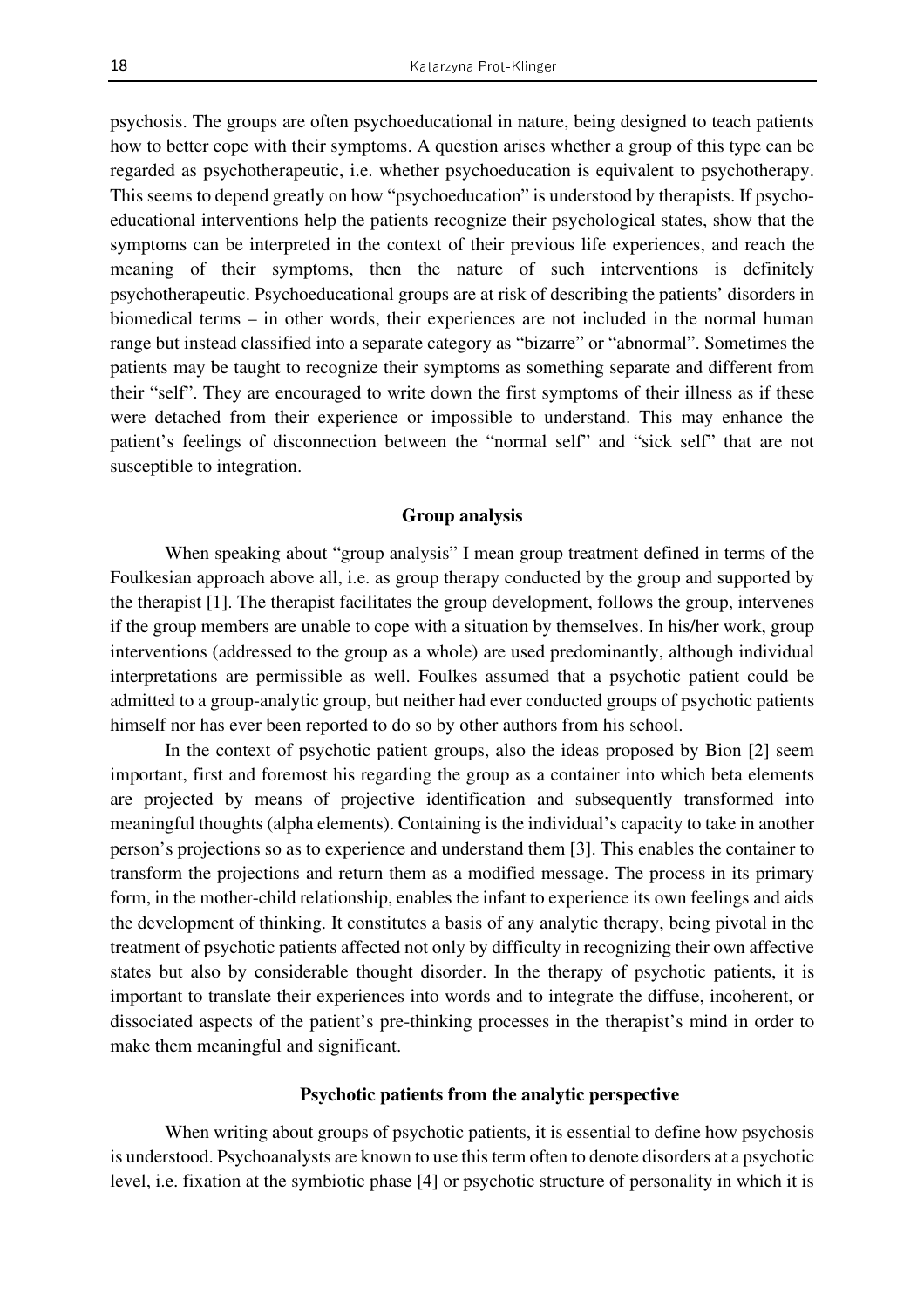important to develop a separate area of the psyche – an "asylum" [5]. In consequence of this fixation, difficulties arise in differentiating between inner and outer realities. In the clinical understanding of psychosis, greater emphasis is laid on reality testing disorders and on symptoms in the form of hallucinations or delusions. Kernberg [6] proposed a structural diagnosis of psychoses including all the above-listed deficits, where reality testing disorders are associated with impaired differentiation between the inner and the outer, as well as between self and object, due to which the patients are incapable of realistic evaluation of their behavior, affect, and thinking in the domain of social rules. As a consequence, states described as psychosis occur periodically – auditory hallucinations, delusions, problems with thinking and concentration, and withdrawal and lack of motivation.

Summarizing the analytic approach contribution to understanding psychotic patients, I believe the essential discovery to be the Freudian idea that incomprehensible narratives and symptoms of psychotic patients can be comprehended in the context of their earlier life experiences, and that the process of psychotherapy consists in making sense of apparently meaningless symptoms.

The most coherent concepts of psychosis and of the ensuing therapeutic technique have been created by the Kleinians [7]. According to this school, the child uses dissociation and projective identification to retain the early object, and since with time the child becomes able to contain dissociated parts of self and others, primitive defenses are not useful any more. According to the Kleinian school, psychotic patients do not attain this level of maturity. Proximity and entering a relationship lead to their regression and trigger primitive defenses. Any attack at these defenses results in the patient's withdrawal from relationships or in a psychotic breakdown. Along these lines, the main dysfunction in psychosis consists in an impaired ability to establish relationships with others. The aim of therapy according to Klein is a reconstruction of the dissociated ego and its further development through the paranoidschizoid phase to the depressive stage. Such a transition is possible on condition that a profound therapeutic relationship is established, transference analysis is conducted, and less disturbed ego elements (the "non-psychotic part" in Bion's terminology [8]) are reinforced.

Thus, Klein [7, 9] has distinguished two positions: paranoid-schizoid and depressive, fulfilling also the function of developmental stages. The depressive position is often perceived as a sign of health, while the paranoid-schizoid position is regarded as "sick". The formation of the paranoid-schizoid position bipolarity may be also seen as a developmental achievement [10], enabling the individual to easily oscillate between the positions over the lifetime. In psychotic patients, an excessive dissociation due to persecutory anxiety and envy leads to fragmentation.

As mentioned earlier, Bion's concept of containing [11] seems to be of particular importance in the therapy of psychotic patients. According to Bion [8], the source of psychosis is a breakdown of the mother-infant process due to the mother's inability to transform her child's projections. This may result from the powerfulness and destructiveness of these projections, or from difficulties on the mother's part. Under these circumstances, a destructive, exploitative, and evaluating object becomes instilled in the infant. In further consequence, it becomes the strict and unforgiving superego of psychotic patients that we may see during their therapy. Bion believes this overrepresentation of destructive forces leads to an attack at the ego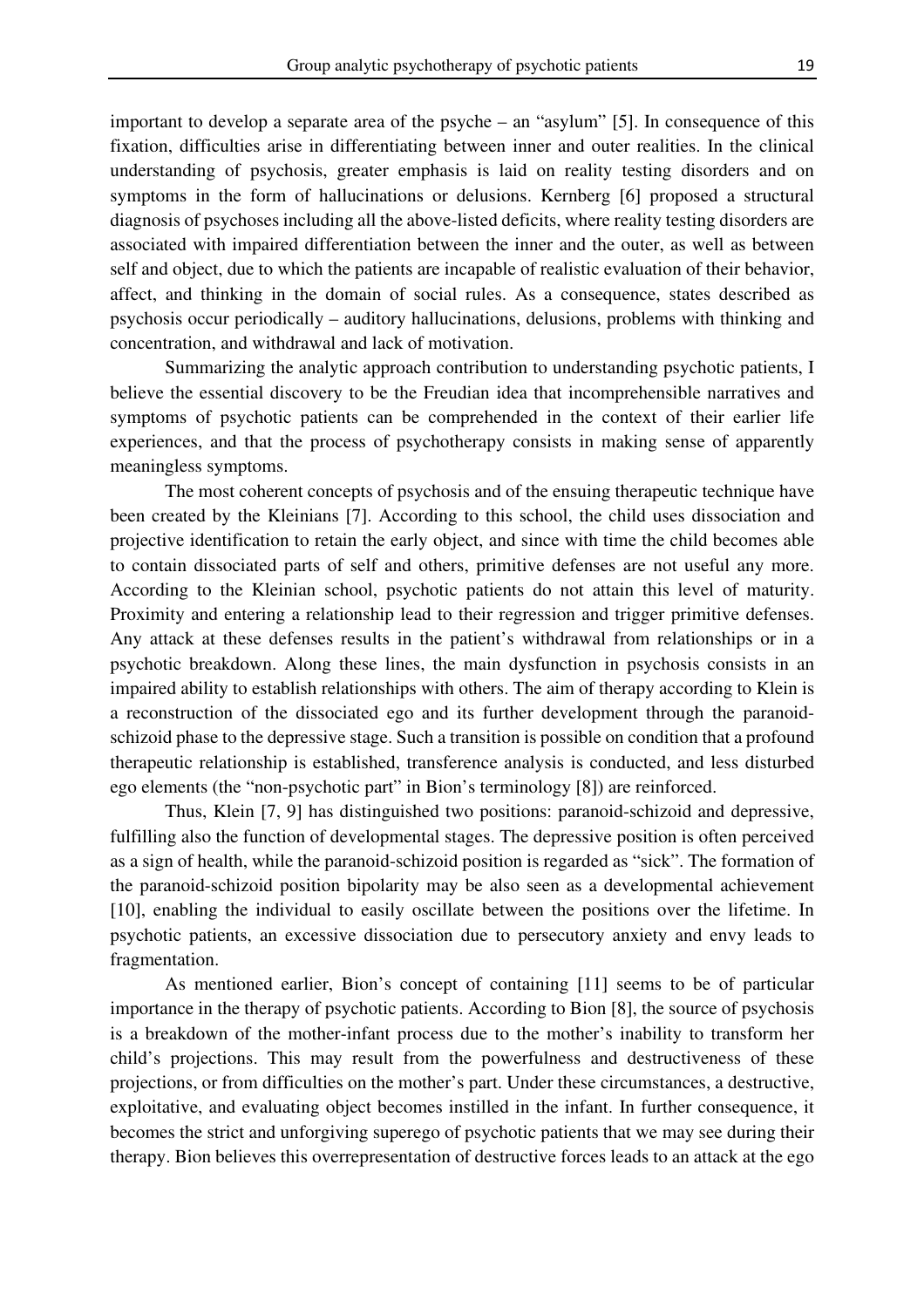and to its fragmentation into particles described as "bizarre objects" constituting beta-elements with traces of ego and superego [12].

Therefore, therapy of psychotic patients will be based on the modification of the strict, archaic superego via mutative interpretations, i.e. transference interpretations changing the nature of the superego. It is important that the therapist does not act as a "good object" (which is a frequent temptation in the treatment of psychotic patients), since this reinforces the dissociation between the patient's persecutory and idealized superego [13].

An important element connecting therapy of patients with traumatic experiences and those with the experience of psychosis are the concepts proposed by Hanna Segal [14] concerning the destruction of the ability to symbolize after a traumatic experience where a symbol is experienced as an object. According to Segal, trauma is followed by a symbolic equation where the subject is perceived as an object. This way of thinking is also typical of concrete psychotic thinking. As in Bleuler's comment on schizophrenia: "Not infrequently, after a thorough analysis, we should ask ourselves the question of whether we are indeed dealing with effects of a particularly severe trauma in a sensitive person, and not with a disease in the narrow sense of the word" [15, p. 300].

Both the paranoid-schizoid phase and the depressive phase are ways of the organization of experience. A question arises about preceding stages, when the individual's experience is disintegrated and the fear of annihilation is the basic anxiety. An attempt to describe such a situation was made by Ogden regarding the autistic-contiguous phase [16]. This is a sensory stage, where the self-development is based on the experience of skin-to-skin contact. Traumatic, but also psychotic experiences lead to the emergence of autistic defenses – cutting oneself off from the reality which allows for encapsulation or encystation of trauma understood as an internal or external experience.

An important discovery of the Kleinian school was the description of the role and character of the projection – the basic defense mechanism of psychotic patients in the concept of projective identification [17, 18]. Psychotic patients place parts of their self in other persons, and in consequence, they experience emptiness and derealization. The experience of projecting a part of oneself into another person may be regarded as a source of psychotic experiences – delusions of control or thought broadcasting. Through the projection of the self into an object the self can acquire the object's features, which results in his beliefs that he actually *is* the other person, or is in the power of external forces. Projective identification as understood by the British school is an unconscious phantasy in which aspects of self can be attributed to other objects.

Representatives of the American school assume projective identification to be the ability to evoke emotions in the object [19]. Recognition of the phenomenon of projective identification enabled to use countertransference feelings to understand the patient's inner world. The concept of understanding a psychotic patient based on projective identification has been described in detail by Rosenfeld [20]. According to his theory, the patient gets rid of unbearable thoughts by placing them in the mind of the therapist. On the part of the patient, it is both an attempt to communicate, as well as showing hope that the therapist can cope better with the patient's problems and difficult feelings.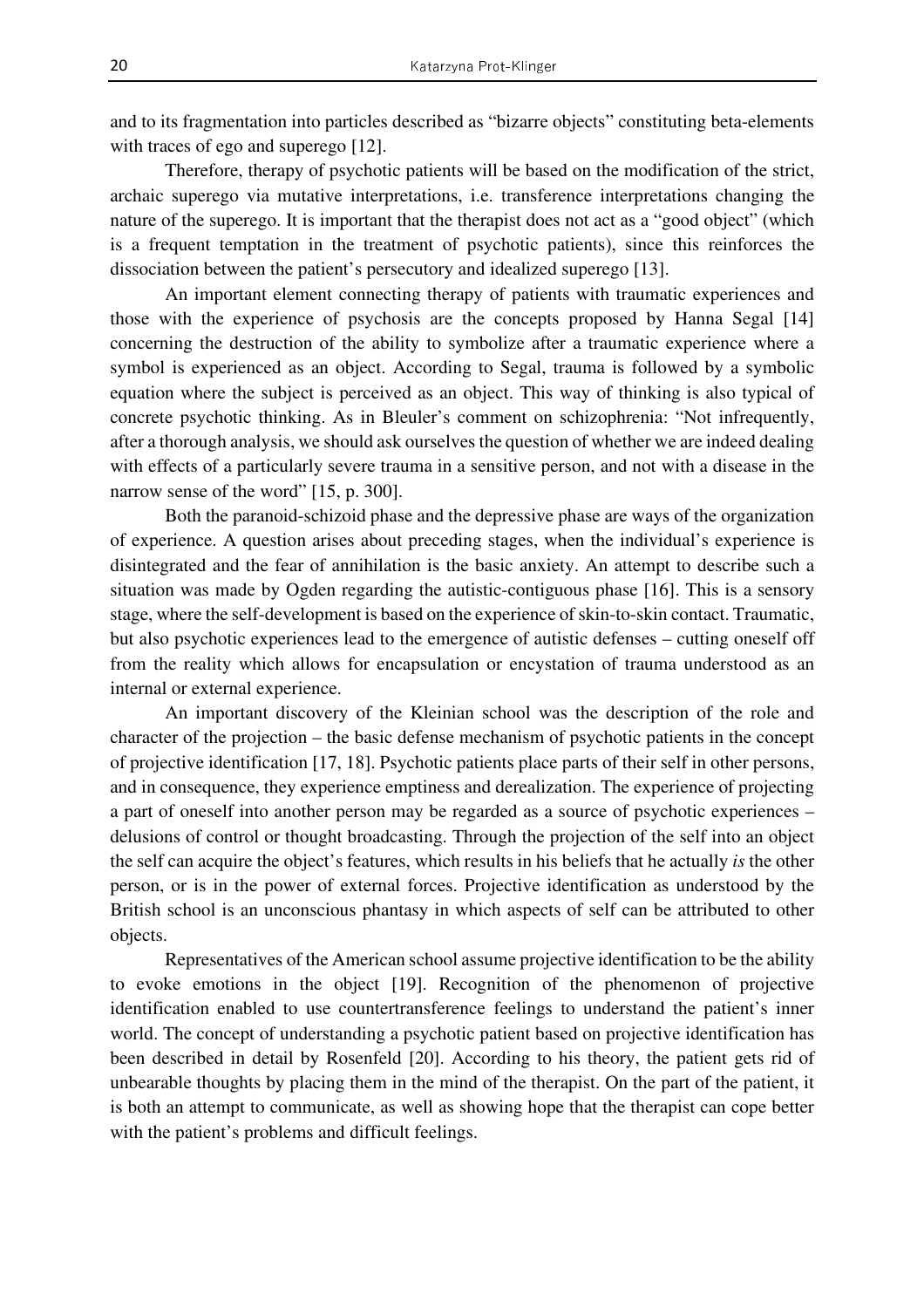## **Nonspecific factors in group therapy**

The category of nonspecific factors comprises the function of the group as a platform for communication. It is necessary to find a common language and to learn how to participate in the group dialogue. Psychotic patients as compared to others often have more severe communication deficits. In the group I conduct development in this respect has been notable. Initially, each patient used to produce their narrative paying no attention to communication with others. This can be also interpreted as a regressive state, where the time for "feeding" is equitably shared, but group members are interested neither in others nor in mutual communication. In groups comprised of patients differing in disorder severity, the participants often communicate at least for the sake of social norms, even at the initial stage of the group process.

In group settings, the participants' symptoms can be comprehended in interpersonal terms. Particularly important may be the emergence of symptoms during the session, as it allows to discuss them in the context of the group situation. The patients discover they are not the only ones who experience symptoms of this type. This is obviously important also in groups of patients with no previous experience of psychosis. However, having a psychotic episode and being hospitalized in a psychiatric department can be often seen as stigmatizing, so it is of particular importance for the patient to hear that he is not alone in such a situation.

Interestingly, in the group I conduct, where all the participants have experienced a psychiatric hospitalization – they reported in unison that they had "never thought anybody else could have similar experiences." I believe this suggests they had survived their hospitalization in isolation protecting them from the feeling they "had something in common" with their copatients.

One of the group members at the first session expressed his need for reflecting on his psychotic experience as follows:

*I wanted to come to a group of people who also had the experience of psychosis because since the onset of my illness I have always believed it shows through and that I must be on the alert so as not to spill it out. And here I see that all of you are normal, and nothing shows you might be ill…* 

Moreover, other universal group experiences such as the members' equality, assuming responsibility or discovering their importance to others, fulfill an especially important function in the light of the frequently depreciating family environment, where the patient's "illness" denotes taking their importance or responsibility away.

# **Specific factors**

It follows from the analytic theoretical rationale presented at the beginning that in psychotic patients, closeness often leads to disorganized thinking. Experiences with individual therapy of psychotic patients indicate that focusing the therapist's attention on the patient results in a flood of chaotic feelings to the extent completely blocking any contact. If the focus of attention is on another person, the same patients are able to recognize and empathetically respond to the situation, taking the position of "the third party" [21]. I was astonished that patients very difficult in individual contacts presented their high functioning in the group. The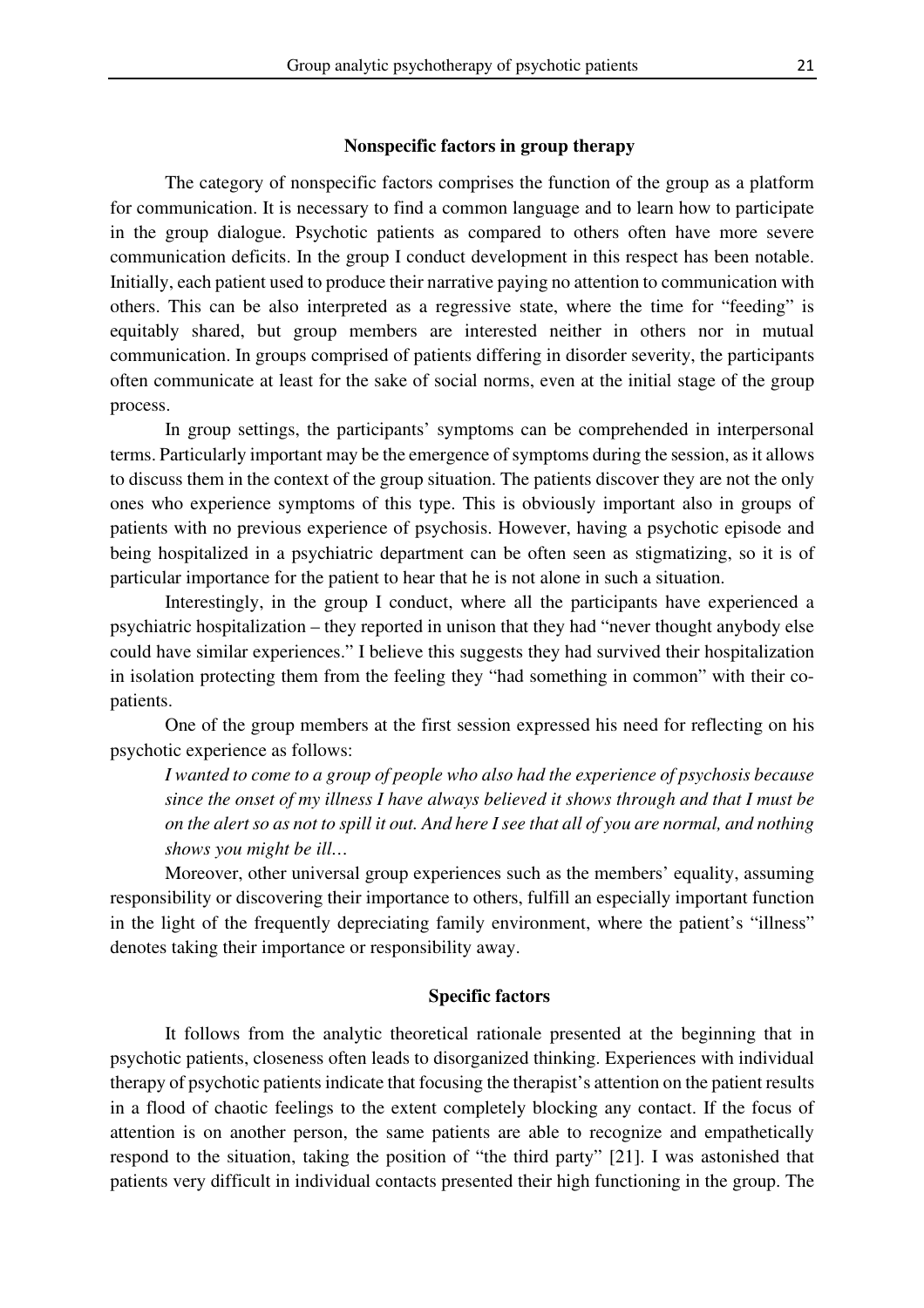mother-child dyadic relation with the therapist means that the latter is expected to perceive the patient's inarticulate "cry" [22]. Reports on individual therapies of psychotic patients show how therapists develop an internal language with the patient, the same as in the mother-infant relationship [19]. Group relationships impose the use of adult language on the group members.

If we assume that containing in the therapy of psychotic patients is important, then – according to Garland [23] – any group is characterized by greater stability and ability to contain than the individual therapist. The group continues to exist for each group member irrespective of their actual attendance at the group sessions during a given week – the group remains on the members' minds and unites them.

The group offers a very special structure, where every group member not only feels to be a patient but also fulfills an important role in the treatment of others. Using Klein's terminology, we can say that a patient in a group, by feeding others, becomes a part of the group's breast, and not only (as in individual therapy) a hungry child. The feeling that one has the ability to feed, mitigates envy towards the feeding object [23].

Hopper [24] proposed ten arguments for the treatment of "difficult patients" in group settings. In his opinion, "difficult" patients are those who experience annihilation anxiety and fears associated with their sense of fragmentation. Sometimes, they present with encapsulation of their traumatic experience and with dissociative symptoms. This pertains to patients "at the psychotic level" who frequently use psychotic experiences as their defenses.

- 1. The group provides a containing environment that creates a good "environmental mother".
- 2. The group becomes a transitional object that helps an individual to individuate and separate from the archaic, negative maternal object.
- 3. The group provides opportunities for safe play, that is, for trying on and taking off various gloves of identity without serious consequences.
- 4. The group provides opportunities for realistic feedback from people who are heterogeneous in their social and personal qualities.
- 5. The group provides opportunities for negotiations of personal and social boundaries both between oneself and others and within oneself, and in this connection to understand the difference between psychic and social facts.
- 6. The group offers opportunities for benign mirroring.
- 7. The group offers protection and shielding from tough but necessary confrontations. Although scapegoating occurs, the therapist can usually reclaim projected parts.
- 8. The group provides intimacy with males and females but in general, the intimacy is more diffuse and, therefore, less frightening to the vulnerable patients, who usually suffer from a degree of confusion in their gender identity.
- 9. The group offers opportunities for altruism, that is, patients can simultaneously both help and be helped, and this greater degree of symmetry and independence of patients and the group conductor provides opportunities for reparation and forgiveness, and for moderating the experience of destructive envy and rage.
- 10. Face-to-face interactions with peers and the therapist are especially suitable for anxieties associated with shame, which is more than merely an archaic form of guilt.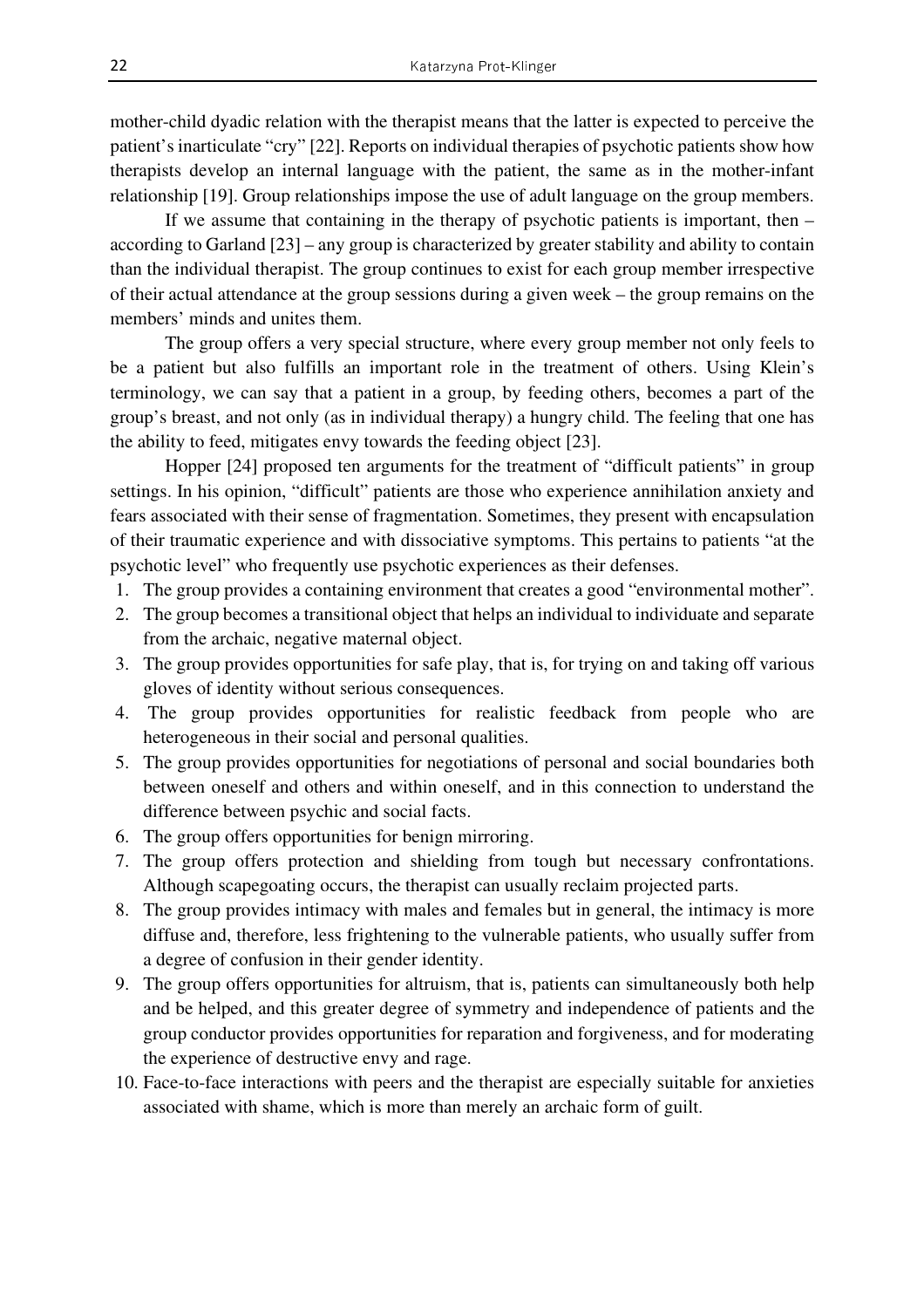#### **Group therapy process**

What does the course of psychotic patients' group treatment from Kleinian psychoanalysts' perspective look like? According to this school, psychosis presents a threat to the patient's relationship with the symbiotic mother resulting in his unconscious looking for another mother. The group becomes a substitute mother, containing the patients' primitive anger against the "bad breast". Their anger may be directed not at the self or delusional figures but rather at the group whose role it is to endure and contain these feelings. These parts of the self that have not submitted to integration yet can be then situated by the group members in each other, in the therapist, and in the group as a whole. In the safe atmosphere, re-introjection of these contents in a less toxic form ensues, as well as their development towards a depressive position allowing to experience oneself and others as whole objects [25].

 An important part of therapeutic work is to analyze projective mechanisms frequently underpinning the development of productive symptoms.

The therapist's comments during one of the sessions:

*"You say it is money that precludes your moving out of your parents' house – because it is perhaps easier to talk about money than about emotional difficulties. Likewise, Mr. T. talks about strict religious requirements because it is easier to refer to external prohibiting rules than to one's own difficulties in starting relationships and coping with sexual impulses. I am talking about this also because you have mentioned psychosis – both of you have experienced at that time a situation where your internal experiences were located outside."* A female group participant brakes into the conversation: *"I have just thought how readily I used to obey my mother who never let me go to a party so that I would not come home late at night. It was easier for me to think she forbade me to go, even though I really knew it was my own difficulty with going out, and that if I had put my foot down, she would probably have let me go."* 

## **Modifications of therapeutic work in psychotic patient groups**

In many publications, the necessity of psychoanalytic therapy modification in the treatment of psychotic patients is emphasized. In individual therapy, these modifications are referred to as "parameters". Eissler [26] postulated a more active role of the analyst, reduction of regression, and incomplete transference analysis. According to Kernberg [27], in the therapy of patients with more severe disorders therapists should focus on the current reality rather than on the past, should begin their analysis with negative transference first, to deal subsequently with idealization, should devote more time to such phenomena as "acting out", and reduce the number of sessions to 1-2 a week. It seems worthwhile to note that this results in moving away from the classical psychoanalytic therapy, which is conducted 4-5 times a week, and to a great extent resemble the modifications concerning therapy provided to other kinds of patients in the settings of sessions held once or twice weekly.

 Recommendations on modifications of the classical group analytic therapy for psychotic patients proposed in the literature will be discussed in more detail in what follows, since on the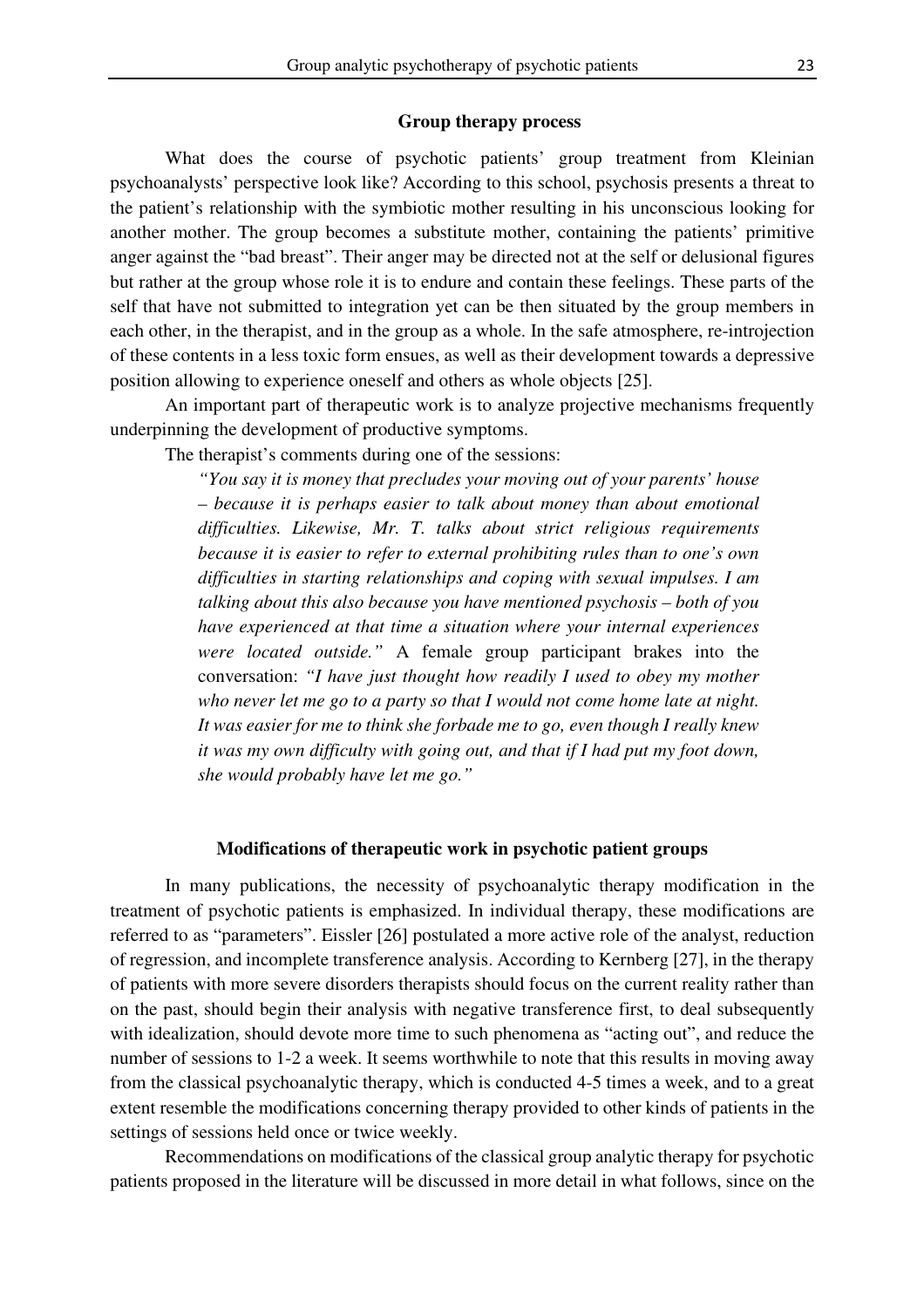grounds of my experience with conducting group therapy, I cannot fully agree with them. It is important that I am referring here to the "golden standard" of the analytic group – an outpatient, semi-open, and long-term group (the proposed modifications apply to this type of group). I do not deal here with groups run in day wards or in community self-help centers, where contacts between the patients/participants outside group sessions are obvious. In this situation, the therapy is modified, but not due to the specificity of psychotic patients but because of external conditions – the need to intensify interactions due to a short stay in the day ward or the use of other forms of interaction in both structures.

1<sup>st</sup> recommendation:

In groups of psychotic patients, it is important to foster interpersonal relations between participants, even if they express "escapist" tendencies [28]. In practice, this means that verbal exchanges concerning general issues should not be interpreted as the participants' trying to avoid their personal problems, but rather as a development of their abilities to initiate contacts with others, and as creating a common space where mutual exchange can take place.

Comment:

This recommendation seems to pertain to forms of therapy more structured than the classical group analysis. In the analytic group, we do not deal exclusively with the defensive function of conversations on general issues, but also, and perhaps first and foremost, with unconscious contents of narratives.

In the group I conduct, a recurring topic of discussions among participants was the attitude of the external world towards the mentally ill. This topic seems to fulfill different functions at various stages of the group process. While it served initially to unite the group and increase its cohesion ("we all share similar experiences"), in crisis situations in the group it reemerged as the "basic assumption" of fight-flight proposed by Bion [2]. Sometimes, it was an unconscious description of the participant's family situation with the division: "I against the rest of the family", or a representation of a dissociated internal world.

 In my view, the recommendation for non-interpretation of discussing general issues in psychotic patient groups is unwarranted. Like in other patient groups, it is important to recognize and name the actual meaning of the conversation – the group's common denominator.

2<sup>nd</sup> recommendation:

It is recommended that interpretations concerning the group as a whole should be used with caution or even totally avoided [28]. This recommendation is due to the concern that descriptions referring to the group as a whole might be easily included into psychotic beliefs about a lack of boundaries between minds, and thus may lead to symbiotic regression. Moreover, interpretations lacking any explanation of how the therapist arrived at such a conclusion become magical sounding formulas about "group" thinking or experiences.

Comment:

In my opinion, this recommendation seems valid for most groups, not only "psychotic" ones. Therapeutic groups for people with personality disorders often comprise borderline patients, for whom interpretations that join the participants' minds into a single "group" mind may be incomprehensible and increasing their sense of threat. Interpretations in which the therapist explicitly points to these patient narratives that have led him to the conclusion presented in the interpretation seem to be more advantageous not only in groups of psychotic patients. The therapist's revealing his way of thinking may be beneficial for patients who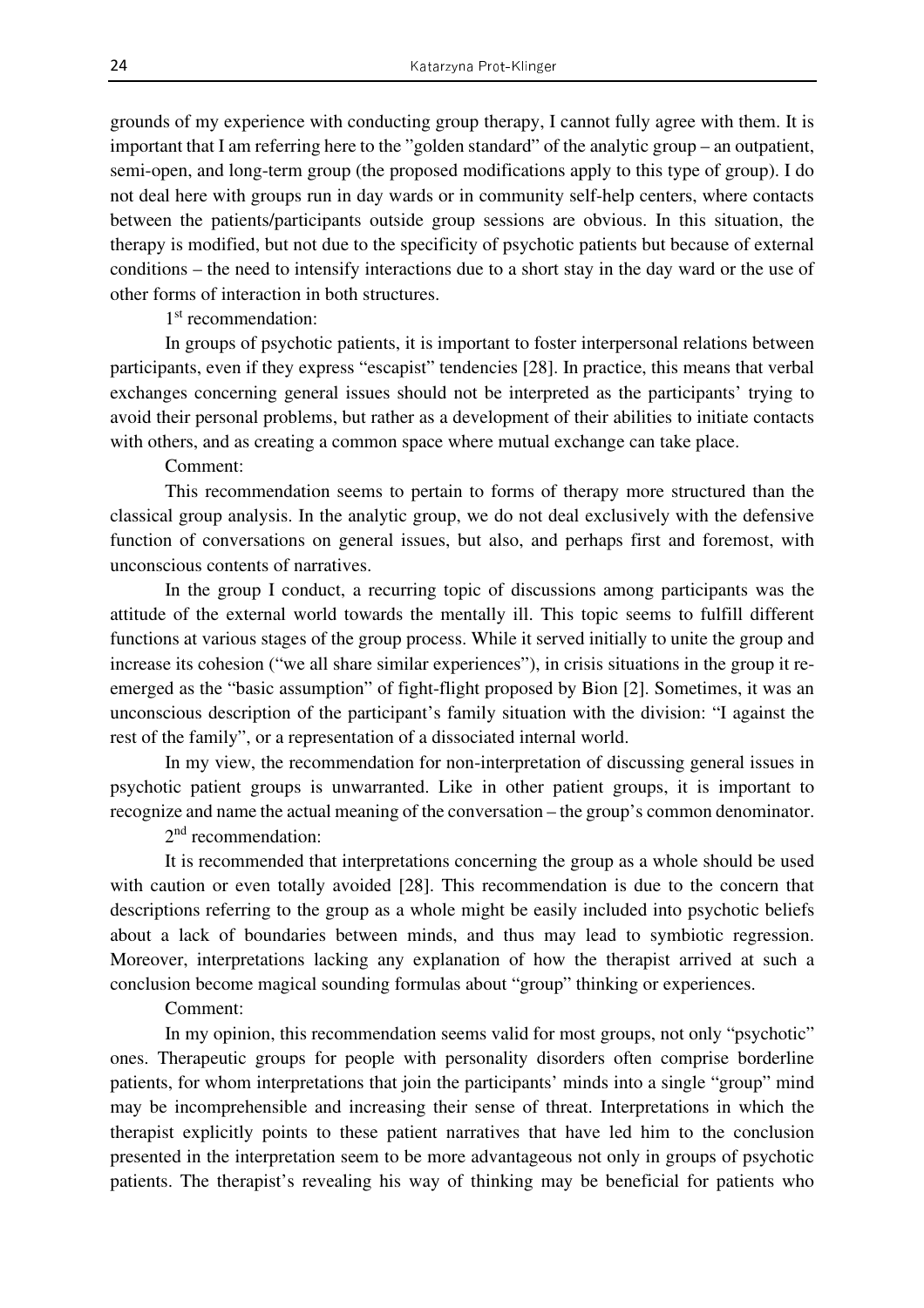represent low levels of mentalization accompanied by symbolization difficulties. These characteristics are not limited to psychotic individuals and pertain also to borderline patients. I believe that this way of working does not exclude the application of typical Foulkesian interpretations to the group as a whole.

 In groups where participants strive for a dyadic relation, individual interpretations inevitably change therapy "through the group" into "therapy in the group" or "against the background of the group". As compared to "personality disorder" groups, the group I have conducted has displayed, particularly in the initial stage, much stronger tendencies to use individual interpretations to continue the dialogue with the therapist, changing the group settings into individual "feeding", with each participant awaiting their turn. My refusal to enter any dyadic relationship resulted in the ironic term "ask the expert" coined by the group as a comment to regressive questions addressed directly to the therapist (e.g. "how do you think, what should I do?")

An example of such an interpretation to a group as a whole, including the contribution of individual members, may be a fragment from a group session:

> *At the beginning of the session, patient R. tells the story of a conflict with an accidental person on the street: "my dog attacked a crow and this guy crushed me terribly, I think he wanted to provoke me to fight." Next, patient A. tells two stories – how badly she was treated by an employee at her office and by her friend. Patient M. turns on in chaos: "I've done a lot of things wrong in my life, now I try to apologize to people, even if I do not manage to do it in person, it is in my mind or in my prayers." After a moment of silence, the intervention of the therapist: "I feel that you are talking today about situations in which you face difficult situations where other people are aggressive towards you, as in the case of Mr. R. or Mrs. A., but it is difficult to think that this aggression is on their side, it is difficult to feel anger and you stay with feeling that you are not right and you have to apologize, as did M."*

This intervention stimulates further conversation about the difficulties in experiencing feelings of anger and work with the psychotic sensations of the patient M. It was also possible to discuss their anger at the situation in the ambulatory clinic – constant changes of physicians and change of the place where the group takes place. The result of this group work is the patient's exit from chaos and mastering psychotic experiences during the session.

3<sup>rd</sup> recommendation:

In psychotic patient groups, the therapist should cope with an attack at a scapegoated member of the group in a different way than in other types of groups. Classical interpretations of scapegoating in terms of anger at the therapist are regarded as too threatening for psychotic patient groups. In their case, it seems sufficient to show the mechanism of projection that allows for re-introjection of persecutory contents. This recommendation is based on the assumption that the groups in question tend to get stuck at an early stage free from the separationindividuation conflict. According to Agazarian and Peters [29], psychotic patients do not attain the stage of rebellion against the leader and so it is more realistic to aim at helping them enter into meaningful dialogue with others. The group may be unable to cope with their anger at the therapist.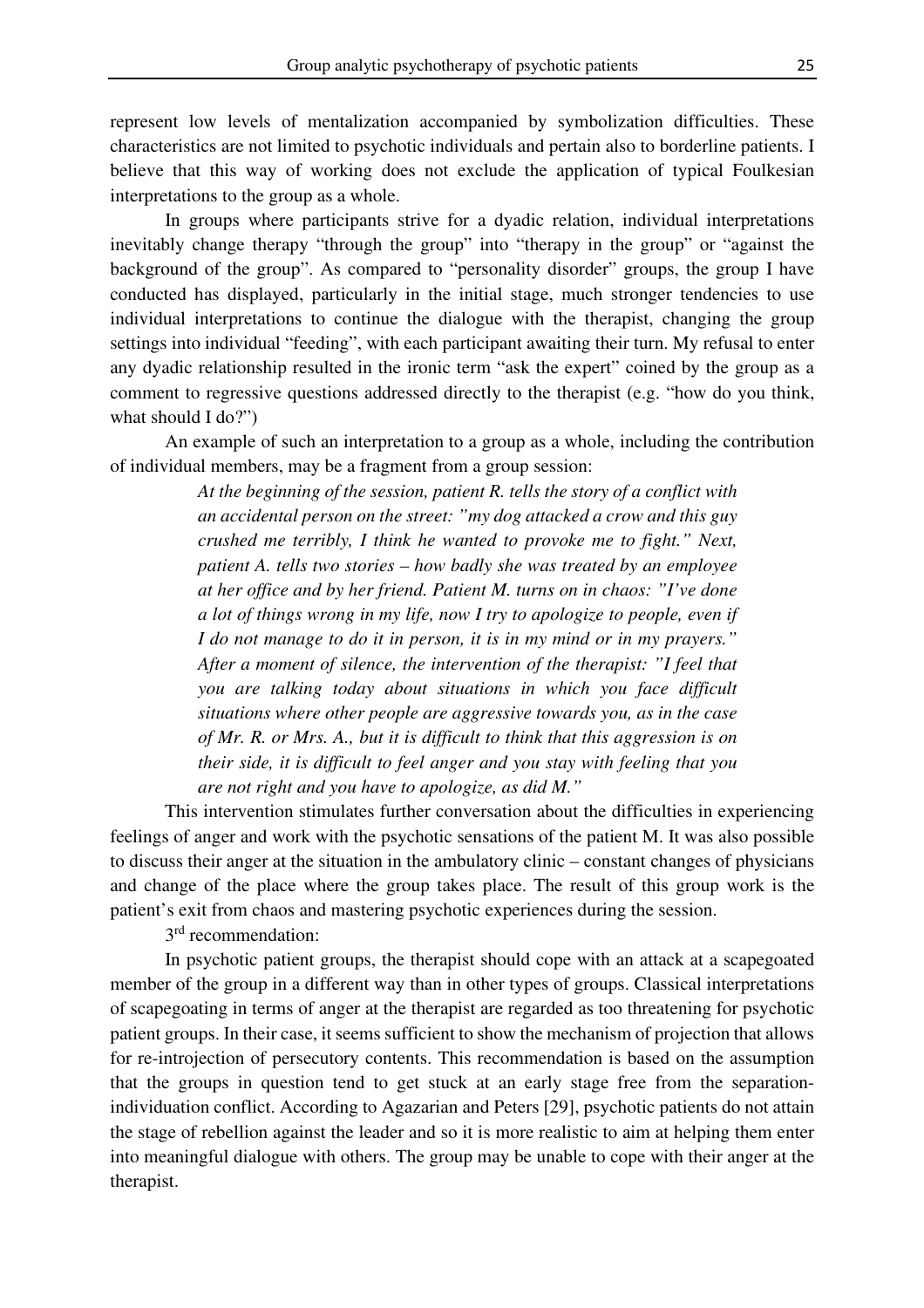Comment:

I have the impression that this recommendation is due to the fact that group therapy of psychotic patients is often run in hospital settings or in other facilities within a predetermined limited timeframe. The participants of the long-term group I am conducting are engrossed in the problems of separation-individuation and have become independent from their parents and therapists.

4<sup>th</sup> recommendation:

In the treatment of psychotic patients, better outcomes are achieved if individual and group therapies are combined.

Comment:

In my opinion, combination therapy is associated with the risk of increasing dissociative mechanisms, and that may be particularly unfavorable in psychotic patients. The choice of such treatment may be a sign of projective identification, where in the therapist's perception his psychotic patient is a perpetually unfed infant or a sign of the therapist's fear of the patient's internal world and of the need for support from another person.

The modification I use in my group in the case of patients who continue their individual therapy at the time of their joining the group is that their combination therapy can be accepted only in the first few months of their group membership. This facilitates their entry into the group and coping with difficult emotions. On the other hand, an evident change follows their individual therapy termination – increases can be seen both in the group importance and in their work intensity during group therapy sessions.

5<sup>th</sup> recommendation:

In the case of psychotic patients, the abstinence principle (including no socializing and no contacts outside the group) is frequently renounced, or "flexible group boundaries" are postulated [30].

Comment:

I wonder whether permissibility of contacts outside the group as well as other deviations from the regular group settings (seen by group leaders as "flexibility") might perhaps not be the therapists' projective identification with the disorganized world of psychotic patients, where it is difficult to establish and maintain boundaries.

# **Group therapy structure**

Group therapy with psychotic patients must be long-term. The group I conduct is semiopen, new group members are included at a slow pace so as to enable the group to peacefully discuss the change. According to Garland [23], who conducts long-term group therapy of psychotic patients, they should not expect their treatment to take less than 3-4 years. The group therapist should have an active leadership style, should like this type of work and this type of patients. The group should be supported by other forms of therapy and rehabilitation making up a whole treatment system, preferably with the possibility of hospitalization. Regrettably, the latter postulate may be currently difficult to fulfill in Poland – the provision of long-term group therapy seems to be often unfeasible in view of the unstable working conditions under the National Health Fund (NHF) schemes.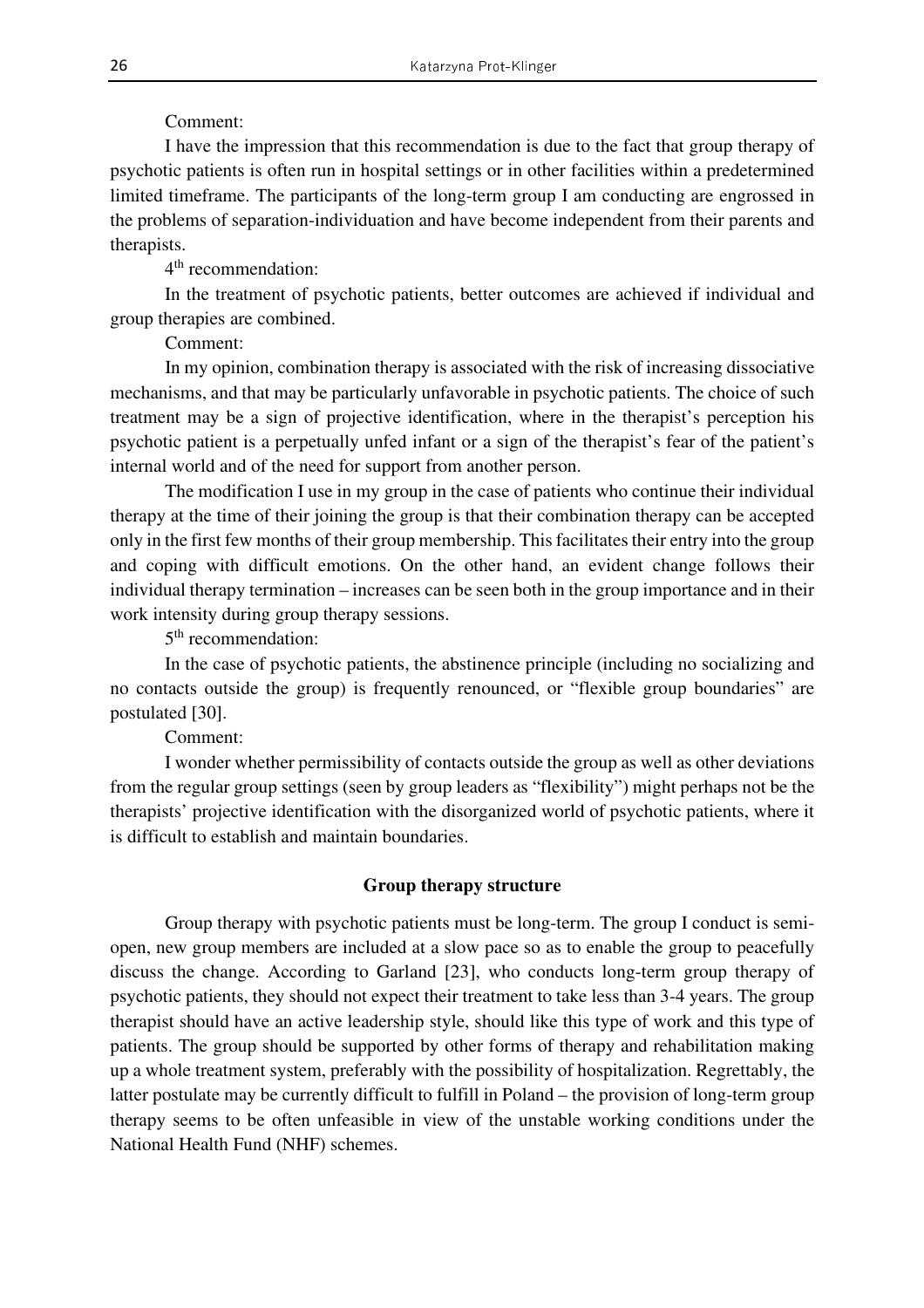One of the difficulties in running outpatient groups within the NHF is the requirement for a certain number of people to be present at the session so that the benefit can be settled. Analytical groups have developed their theory and practice in relation to the so-called "small group", traditionally counting up to 8 people. Just because someone did not come to the session does not mean that he is "missing" in the group. The symbolic expression of his presence is an empty chair. Patients say that, even absent, they were thinking about the group. The constant fear of therapists that there will not be enough patients at the session leads to the enlargement of groups beyond the limit of the analytical group – a group is formed which in psychotherapy is referred to as a "medium" group in which both group process and techniques are different than in a small group. In this sense, some of the above modifications can be understood as resulting not from the specifics of psychotic patients, but from treatment within the health care system. If the group is too large, we can treat it as a "group experience" (such as a therapeutic community) for a patient undergoing individual therapy.

Under the circumstances, it seems important for those who conduct groups in private practice centers or consulting rooms to develop a system of support from other structures providing treatment and support to people with the experience of psychosis.

 The group I conduct has moved from an NHF-financed outpatient clinic via a private therapeutic center to a private consulting room. The first transfer has definitely decreased the group sense of security, not only due to the practical troublesomeness of paying for therapy sessions but also due to the group members' permanent belief about the instability of NHFfinanced treatment (e.g. frequent changes of attending physicians). While initially only one participant decided to discontinue group therapy explaining his decision by his recently started individual psychotherapy, two other participants failed to come to our sessions at the private center. An evidence of the participants' relationship needs seems to be the fact that a couple started dating, and in further consequence, one more participant left the group. Thus, after the crisis of changing their place of residence, the group has been reconstructing itself largely from scratch. As my supervisory experiences suggest, any change of settings is difficult for various groups, but in psychotic patient groups the site of therapy serves a particular role related to a very primary level and to their sense of security associated with the maternal environment.

Due to the change of settings in the course of therapy, I decided the fees for group sessions should be below the market price. Such a practice of accounting for financial abilities of some groups or individual patients becomes more and more popular. There are e.g. less expensive groups for youth, old age pensioners, etc.

After the group reconstruction at the private center, the participants' session attendance and their informing about anticipated absences have considerably improved. The participants expressed their satisfaction with the "non-hospital" settings.

 The subsequent change from the private center to my consultation room was not followed by an evident crisis, perhaps due to the close proximity of the two sites, or to the fact that some participants had previously been individually consulted at the latter site. I wonder whether therapists who reject any possibility of providing cash-based psychotherapy to psychotic patients are not in collusion with these patients' feeling they have no resources. It seems that, just like it is the case with other patients, also in this case charging for therapy sessions moves the therapist-patient relation closer to a partnership model. The question arises: do we accept this type of relationship with psychotic patients?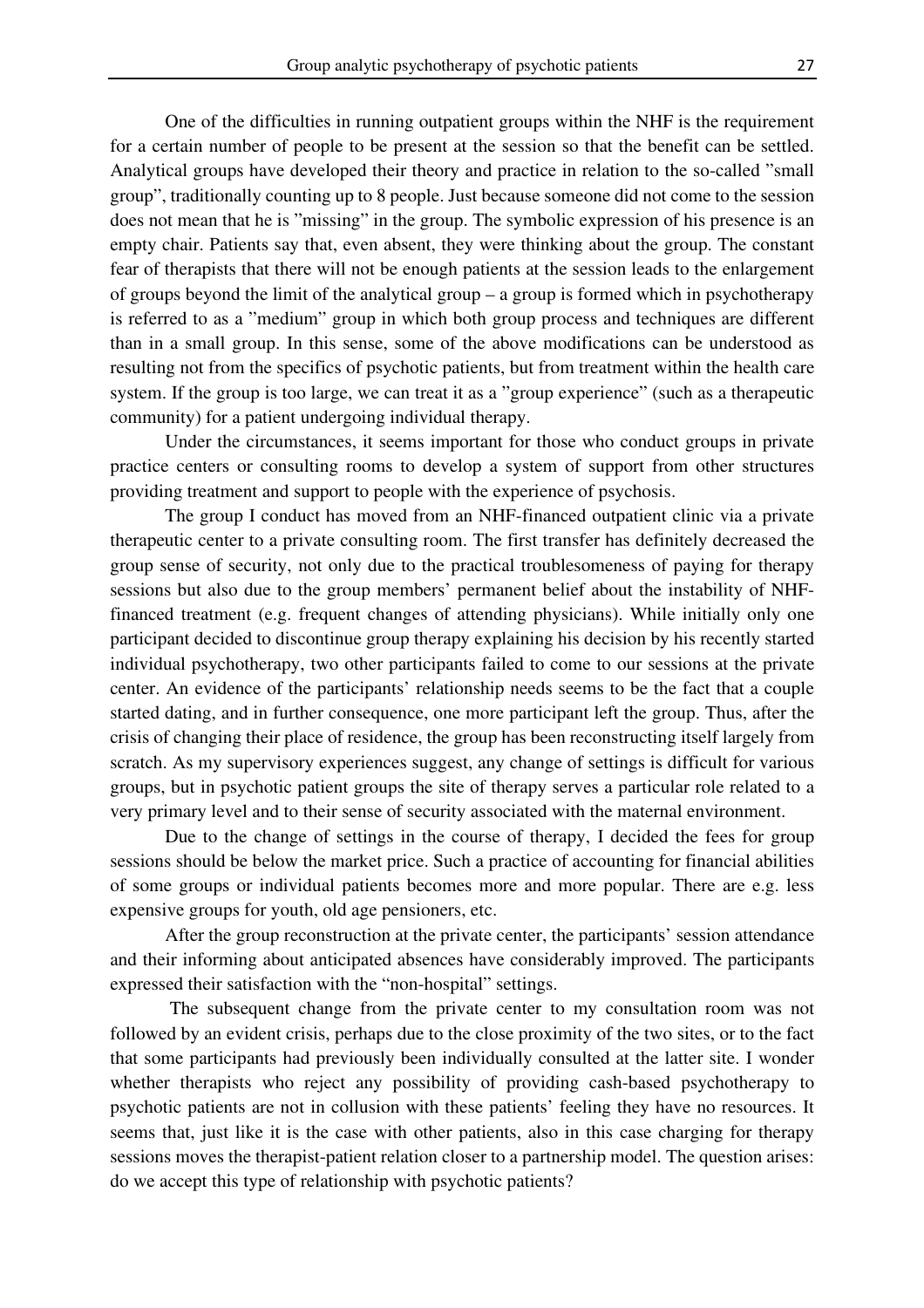## **Countertransference in the therapy of psychotic patients**

As a physician and psychotherapist, I have been treating psychotic patients for many years. I have a feeling it is the conducting of group therapy that has led me to an internal change as well as to the belief that psychosis is a "life event", but not a catastrophe, and that psychotic symptoms should be understood in the same way as neurotic symptoms.

It was difficult for me to specify the nature of this change. A description of supervision conducted by Michael Eigen [31] has been helpful in this respect. Treating psychotic patients is frequently considered as a rewarding experience. I think this is associated with the clarity of the therapist-patient relationship. Namely, the therapist is not subject to the unpleasant feelings of being envious of his patients. The contract is clear: I am healthy, the patient is sick. This idea is supported by the biomedical model of mental illness assuming that psychotic patients have brain lesions. I think it might be sometimes difficult for us to answer the question in what respects we would like to be similar to our patient. We are the ones who pull the patient "upwards", to health. In my opinion, the turning point in the therapy of psychotic patients consists in a change of the therapist's approach, from his role of a person who rescues or uplifts the patient, pulling him towards a better (our) life, to the therapist's genuine interest in his patient's internal world. I do not mean any spectacular psychotic experiences but rather our discovering the wealth of their world of thoughts and feelings, just like it is the case with other types of patients.

Supervision seems to be of particular importance when working with psychotic patient groups, since as a triangulation process, it prevents the development of a dyadic relationship. For me, a group supervision shared with other therapists who work with personality disorder groups turned out to be most important. In this way, my group of psychotic patients and its participants have become included in the sphere of common understanding.

## **Homo- or heterogeneous groups?**

 The approach I am proposing to treat patient groups on a similar basis as personality groups leads to further questions. Is the difference between neuroticism and psychoticism quantitative or qualitative? The stance of Danielle Quindoz [32], who coined the notion of heterogeneous patients manifesting both neurotic and psychotic characteristics, is close to my way of thinking. Heterogeneous patients are capable of using psychic mechanisms of the neurotic type (e.g. symbolization) but they resort also to psychotic mechanisms such as denial, projection, projective identification, dissociation. They have difficulties in integrating mature and rather primitive mechanisms, which may result in their fear of madness. They tend to cut off their psychotic aspect at the price of impoverishing their identity and maintaining their sense of existence. I believe when often meeting such patients; we list them under the broad borderline diagnostic category and include them in personality disorder groups. Participating in a common group with patients who have psychotic experiences, they could perhaps benefit from this opportunity to explore their own psychotic components [25].

Interesting is the discussion concerning purposefulness of creating homogeneous groups for patients with the experience of trauma. In this case, the participants' shared experiences are believed to give them a sense of being understood and help them more readily accept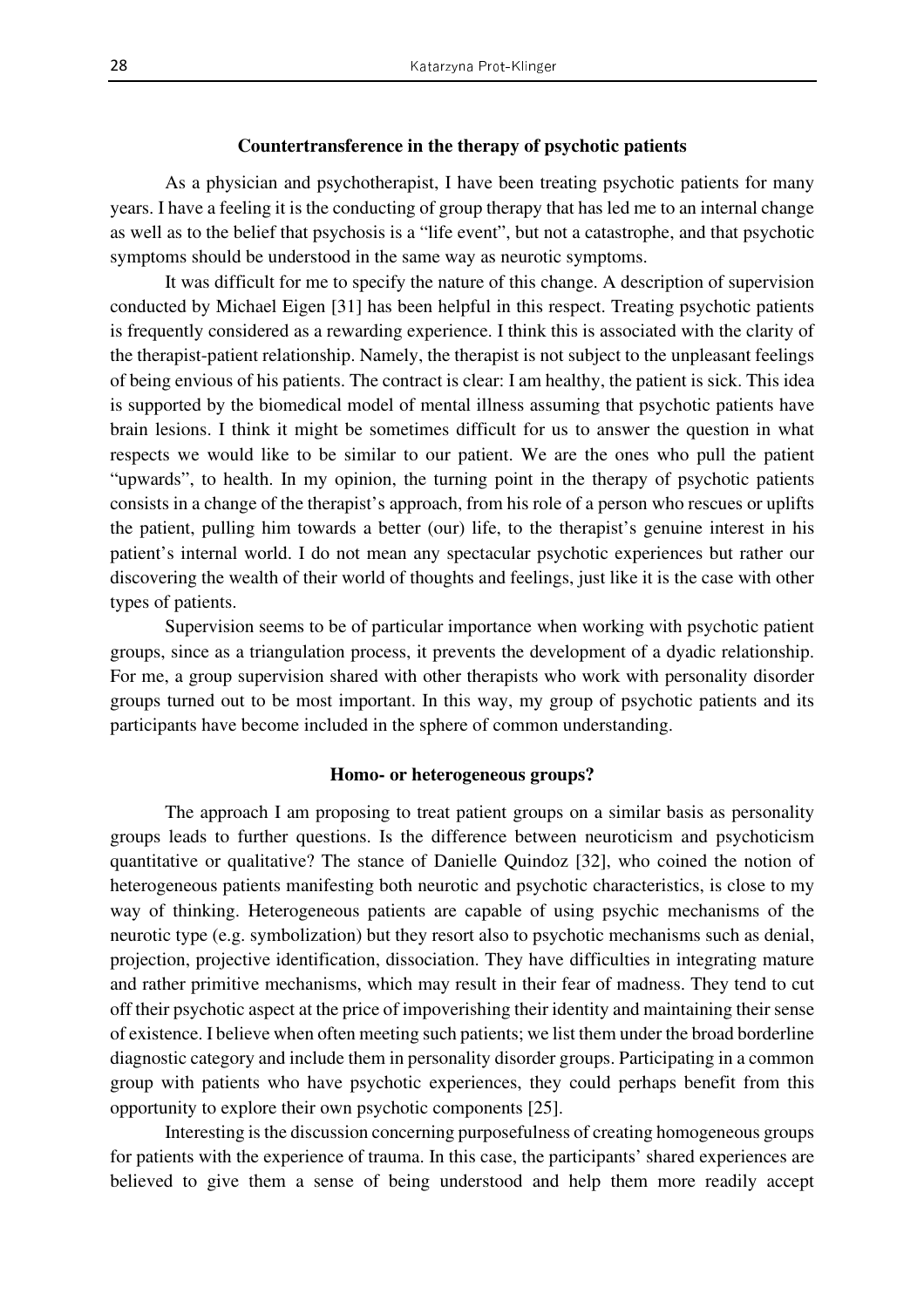interpretations offered by other group members. Moreover, it is a reversal of the traumatic situation, where the traumatized person was usually alone. Participation in a group of people similarly traumatized is experienced as a restoration of the family, homecoming, regaining a sense of belonging. On the other hand, the commonality of experiences may stimulate the patients' tendencies to compare themselves with others and to enter a competition of suffering, stimulate idealization-devaluation, and increase the risk of acting-in in the form of re-enacting the trauma. Thus, e.g. Judith Herman [33] suggests that homogeneous groups are recommended at the initial stage after the traumatic experience, when the process of mourning should be completed in safe circumstances, while in later stages – when the participants' task is to rebuild relationships – heterogeneous groups should be formed, involving patients with different types of trauma.

These issues are not discussed as regards psychotic patient groups, as if such patients obviously could not be included in "personality disorder" groups. Homogeneous grouping of psychotic patients seems to lead to similar phenomena as in the case of homogeneous posttraumatic groups – on the one hand, building group cohesion, but on the other hand, possibly producing a "shared misfortune group" [34], with the recurring theme of being misunderstood by "others". The question may be raised to what extent therapists who create such a group give the stigmatizing message that people with the experience of psychosis are "different" and, therefore, should have "their own" group. This approach, or frankly speaking, the therapists' fear of psychosis may lead them to modify therapeutic techniques toward more structured sessions. This is corroborated by recommendations proposed by Kanas [35] who claims that psychotic patients should participate in homogeneous groups, since mixed groups increase their psychotic regression. Another argument is that in homogeneous groups specific techniques can be used, e.g. focusing on strategies of psychotic symptoms management. A common phenomenon seen also in other countries is that treatment of such patients is assigned to less experienced therapists, which may result in their need for supporting themselves with specific techniques.

If we assume that homogeneity of psychotic patient groups is not beneficial, then the question arises: how to include persons with the experience of psychosis into groups of other types so as to avoid them feeling different and ensure that they can talk freely about their experiences. In the group I conduct, I once began talking about the possibility of including persons who never had any psychotic experiences. The group members agreed that for the time being psychosis was not a predominating subject matter during our sessions and decided that membership of other persons would be possible provided they had had some other significant or traumatic life experiences resulting e.g. in their psychiatric hospitalization. However, the arrival of a new participant with no experience of psychosis, but after psychiatric hospitalization and with traits of narcissistic and histrionic personality had unexpected consequences. His severe personality disorder scared the remaining therapy participants, they considered him to be much sicker than themselves. One can wonder whether his presenting behavior and the contents of his narrative, i.e. his openly expressed need to be the focus of the group's attention as well as his total lack of interest in problems of others were perhaps acting as a malicious reflection of the needs of other group members. After months of therapeutic work, they have begun to cope with these needs, to recognize the value of feeding others or of the position of the third.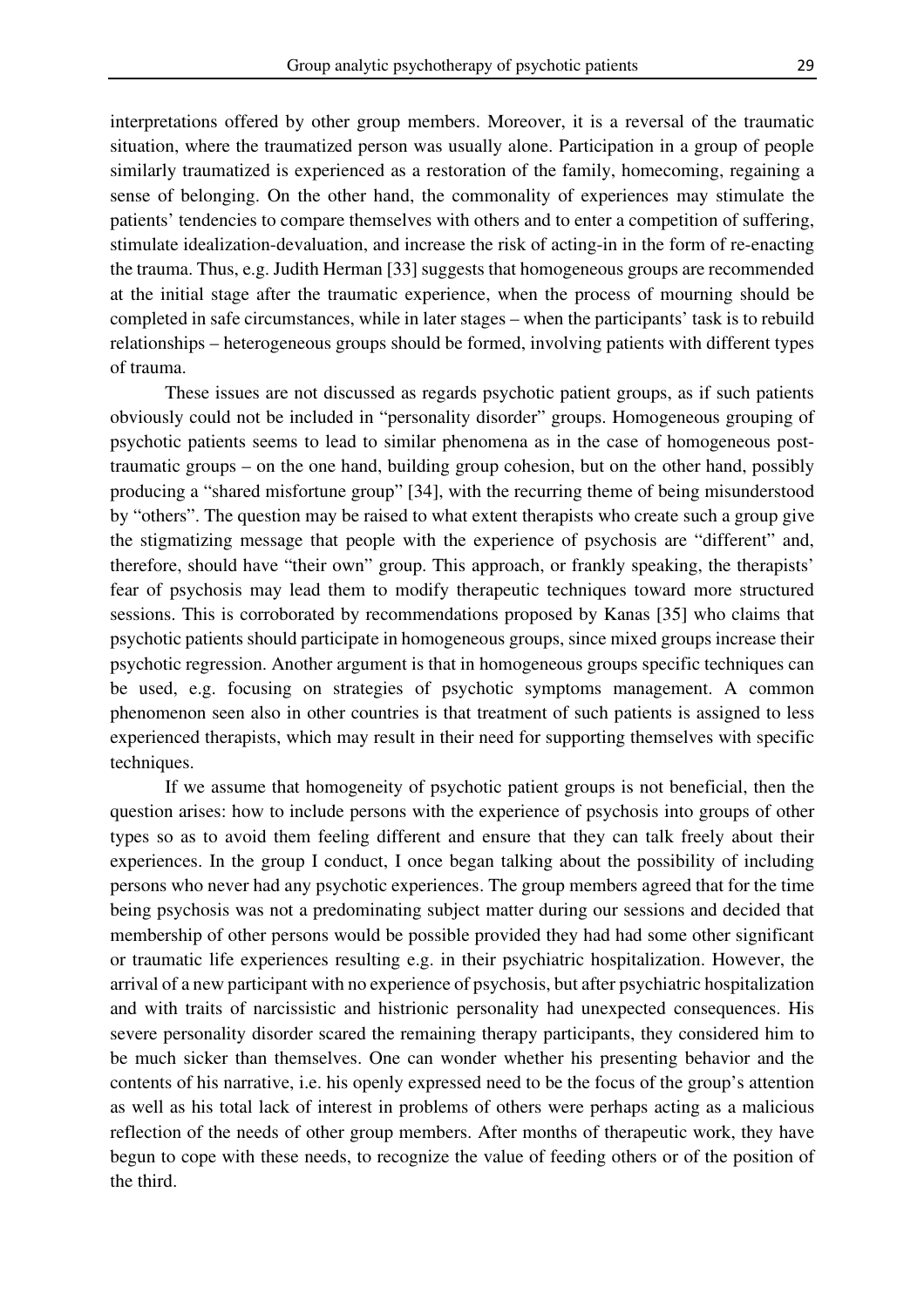Thus, my experience gained from conducting a group of psychotic patients has convinced me that it is the level of the disorder severity or ego strength that are pivotal in building a group, and not the presence or absence of psychotic symptoms. Experiences with including into the group borderline patients periodically undergoing psychotic disorganization have shown that such patients with hypochondriac or obsessive symptoms are able to empathize with the loss of the observing ego in psychosis. They can see that in periods of their symptoms aggravation they too are incapable of recognizing the unreality of their fears about their imagined illness or of rejecting magical thinking in their obsessive behaviors.

## **Conclusions**

Analytic group therapy is an appropriate method of treatment for psychotic patients. It can be used in very different structures. It is important to ensure safety – a fixed place, time, and continuity of group work.

In my opinion, persons with the experience of psychosis should be included into analytic groups in the same way same as other patients, on the Noah's ark principle. Inclusion criteria should be the same as for "neurotic" patients or patients with a personality disorder. Obviously, the therapist must be convinced that patients with psychotic symptoms are able to benefit from psychotherapy, and besides, he or she must have clinical skills required when working with psychotic symptoms. The consequence of such an understanding would be the disappearance of the division into "neurotic" and "psychotic" departments.

My work with the analytic group of psychotic patients has convinced me that this form of therapy is effective, and at the same time has shown how difficult it is to overcome the barrier of exclusion.

#### **References**

- 1. Foulkes SH. Wprowadzenie do psychoterapii grupowo-analitycznej. Badania nad integracją społeczną osób i grup. Warszawa: Oficyna Ingenium; 2015.
- 2. Bion WR. Doświadczenie w grupach. Warszawa: Oficyna Ingenium; 2015.
- 3. Bion WR. Uwaga i interpretacja. Transl. D. Golec. Warszawa: Oficyna Ingenium; 2010.
- 4. McWilliams N. Diagnoza psychoanalityczna. Gdańsk: Gdańskie Wydawnictwo Psychologiczne; 2009.
- 5. Steiner J. Psychiczny azyl. Patologiczna organizacja osobowości u pacjentów. Warszawa: Imago; 2017.
- 6. Kernberg O. Severe personality disorders. New Haven: Yale University Press; 1984.
- 7. Klein M. Uwagi na temat niektórych mechanizmów schizoidalnych. In: Klein M. Pisma. Volume 3. Zawiść i wdzięczność. Gdańsk: GWP; 2007, pp. 1−23.
- 8. Bion WR. Po namyśle. Warszawa: Oficyna Ingenium; 2014.
- 9. Klein M. Miłość, poczucie winy i reparacja. In: Klein M. Pisma. Volume 1: Miłość, poczucie winy i reparacja oraz inne prace pochodzące z lat 1921−1945. Gdańsk: GWP; 2007. pp. 301−337.
- 10. Roth P. Pozycja paranoidalno-schizoidalna. Transl. J. Groth. In: Bronstein C, ed. Teoria kleinowska. Perspektywa współczesna. Warszawa: Instytut Studiów Psychoanalitycznych im. Hanny Segal; 2015. pp. 63−82.
- 11. Bion WR. Uczenie się na podstawie doświadczenia. Warszawa: Oficyna Ingenium; 2011.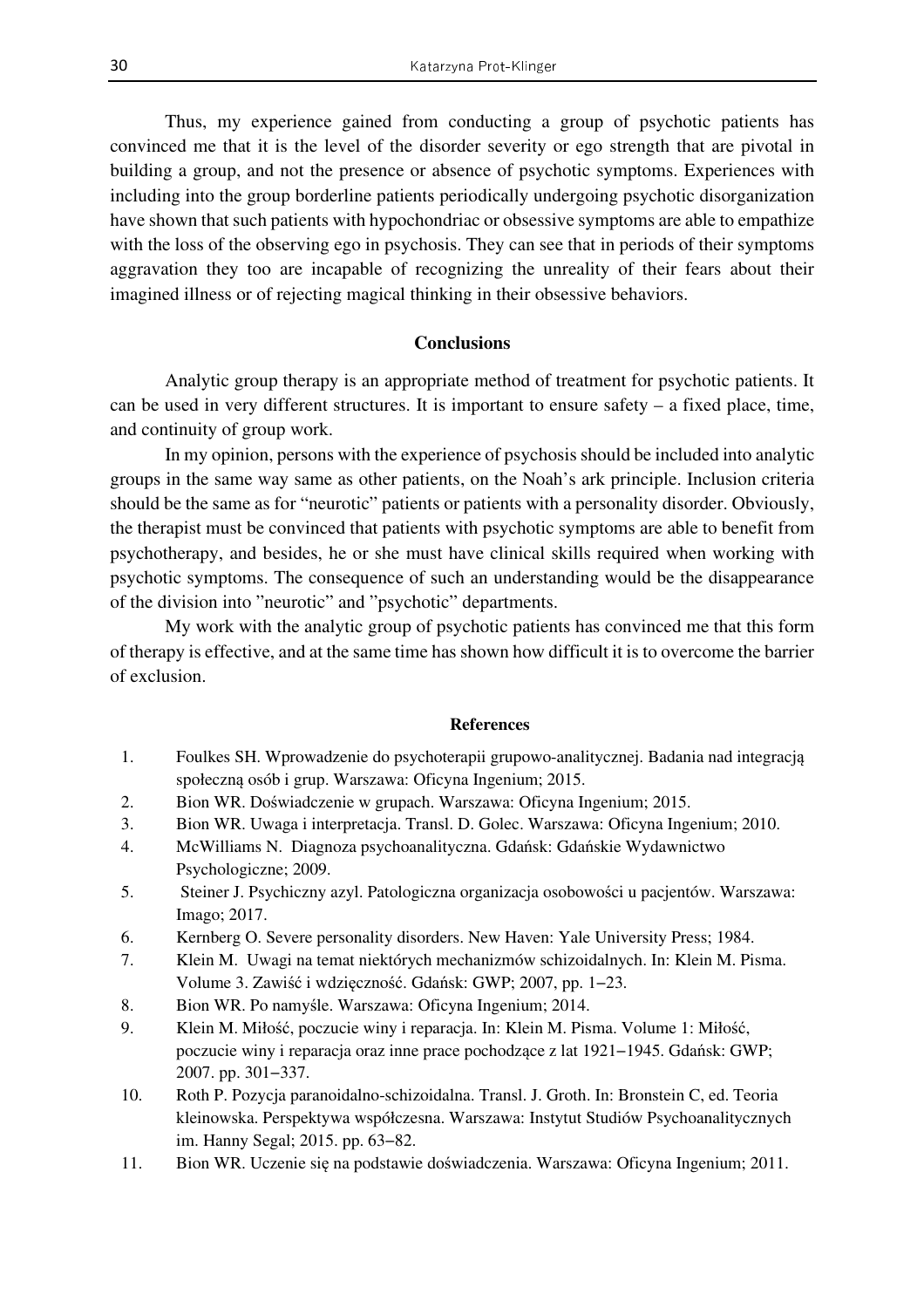- 12. Riesenberg-Malcolm R. Teoria pomieszczania Biona. Transl. J. Groth. In: Bronstein C, ed. Teoria kleinowska. Perspektywa współczesna. Warszawa: Instytut Studiów Psychoanalitycznych im. Hanny Segal; 2015; pp. 231−-252.
- 13. Segal H. Zmiany modeli umysłu. Transl. J. Groth. In: Bronstein C, ed. Teoria kleinowska. Perspektywa współczesna. Warszawa: Instytut Studiów Psychoanalitycznych im. Hanny Segal; 2015. pp. 221−230.
- 14. Segal H. Uwagi o tworzeniu symboli. In: Segal H. Teoria Melanii Klein w praktyce klinicznej. Gdańsk: GWP; 2006, pp. 78−102.
- 15. Bleuler E. Dementia praecox or the group of schizophrenias. New York, NY: International Universities Press; 1950, pp. 300.
- 16. Ogden TH. The primitive edge of experience. Northvale, NJ: Jason Aronson; 1989.
- 17. Klein M. Znaczenie tworzenia symboli dla rozwoju ego. In: Klein M. Pisma. Volume 1: Miłość, poczucie winy i reparacja oraz inne prace pochodzące z lat 1921−1945. Gdańsk: GWP; 2007, pp. 217−230.
- 18. Klein M. O identyfikacji. In: Klein. Pisma. Volume 3: Zawiść i wdzięczność. Gdańsk: GWP; 2007, pp. 150−184.
- 19. Bell D. Identyfikacja projekcyjna. Transl. E. Biernacka. In: Bronstein C, ed. Teoria kleinowska. Perspektywa współczesna. Warszawa: Instytut Studiów Psychoanalitycznych im. Hanny Segal; 2015, pp. 181−208.
- 20. Rosenfeld H. Impas i interpretacja. Transl. B. Petryczko-Pater, L. Kalita. Gdańsk: Wydawnictwo Imago; 2012.
- 21. Britton R. Brakujące połączenie: seksualność rodzicielska w kompleksie Edypa. Transl. D. Golec In: Steiner J, ed. Kompleks Edypa dzisiaj. Warszawa: Oficyna Ingenium; 2010.
- 22. Chazan R. The group as therapist for psychotic and borderline personalities. In: Schremer VL, Pines M, ed. Group psychotherapy of the psychoses. London and Philadelphia: Jessica Kingsley Publishers; 1999, pp. 200− 220.
- 23. Garland C. Psychoanalityczna terapia grupowa z poważnie zaburzonymi pacjentami. In: O grupach. Volume 1. Psychoanalityczna terapia grupowa – teoria i praktyka. Warszawa: Oficyna Ingenium; 2015, pp. 103−126.
- 24. Hopper E. Traumatic experience in the unconscious life in groups. The Fourth Basic Assumption: Incohesion: Aggregation/Massification or (ba) I:A/M. London and New York: Jessica Kingsley Publishers; 2003, pp. 110–112.
- 25. Skolnick MR. Psychosis from a group perspective. In: Schremer VL, Pines M, ed. Group psychotherapy of the psychoses. London and Philadelphia: Jessica Kingsley Publishers; 1999, pp. 43−82.
- 26. Eissler KR. The effect of the structure of the ego on psychoanalytic technique. JAPA. 1953; 1: 104−143.
- 27. Kernberg O, Selzer MA, Koenisberg HW, Carr AC, Appelbaum AH. Psychodynamiczna terapia pacjentów borderline. Transl. J. Matkowski, Ł. Penderecki. Gdańsk: GWP; 2007.
- 28. Della Badia E. Supervision of group psychotherapy with chronic psychotic patients. In: Schremer VL, Pines M, ed. Group psychotherapy of the psychoses. London and Philadelphia: Jessica Kingsley Publishers; 1999, pp. 301−323.
- 29. Agazarian Y, Peters D. The visible and invisible group. London: Routledge and Kegan Paul; 1981.
- 30. McIntosh D, Stone W, Grace M. The flexible boundaried group: format, techniques and patients' perceptions. Int. J. Group Psychother. 1991; 41: 49−64.